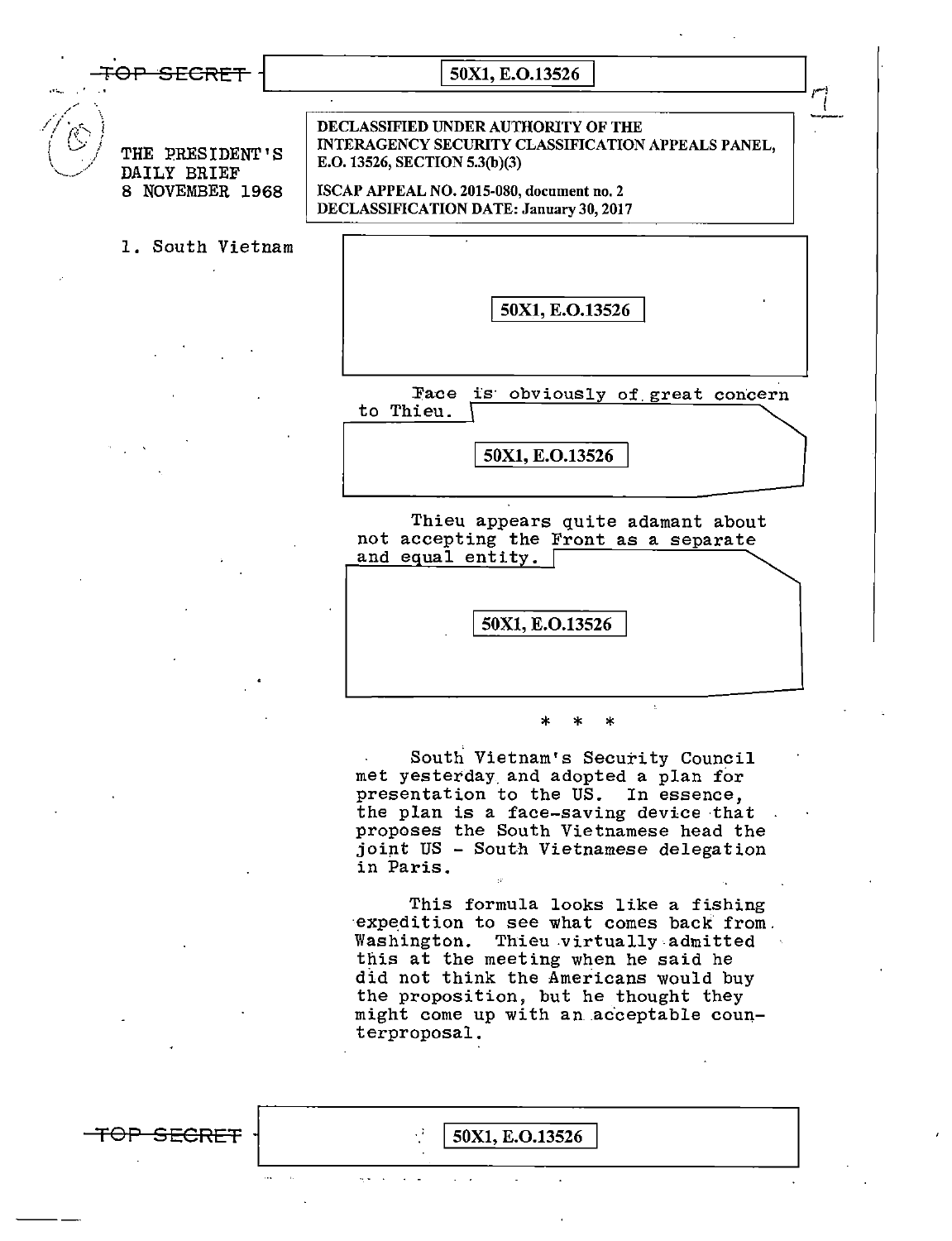$\begin{array}{|c|c|c|c|c|}\hline \texttt{for} & \texttt{SCર} & \texttt{50X1}, \texttt{E.0.13526} & \texttt{0.127}\hline \end{array}$ 

2. North Korea - The North Korean guerrillas who<br>South Korea . Ianded on the South Korean coast Sunday seem.to be trapped in a South Korean dragnet. Problems of weather and terrain will impede the roundup, but.all escape routes are blocked.

> The South Koreans say two teams of 30 men each were committed to the infiltration attempt--the largest such operation since the Korean war.

3. Jarring Mission The Jordanian and Egyptian foreign ministers have gone home complaining, as expected, that the latest Israeli document represents.no forward movement. Nobody seems willing·to let.the Jarring .mission die, but neither Cairo nor Tel Aviv is in a mood for any conciliatory<br>moves. Jarring himself does not expect Jarring himself does not expect any developments for some time. He may transfer his base of operations to Europe.

West Germany - Tomorrow is the 50th anniversary<br>Berlin berling of the abortive Communist revolution which broke out in Germany in 1918, and the radical.studerits plan to celebrate with new demonstrations. They are find-. ing it increasingly hard to provoke the police countermeasures which.help to keep their movement glued together. Tomorrow's demonstrations may be the hardest test of police restraint yet.

4. West Germany -<br>Berlin

5. Soviet·Union All signs indicate that the Soviets will try another unmanned circumlunar flight in the next few days. The space support ships should be on station by Saturday.

TOP SECRET -  $\boxed{50X1, E. O.13526}$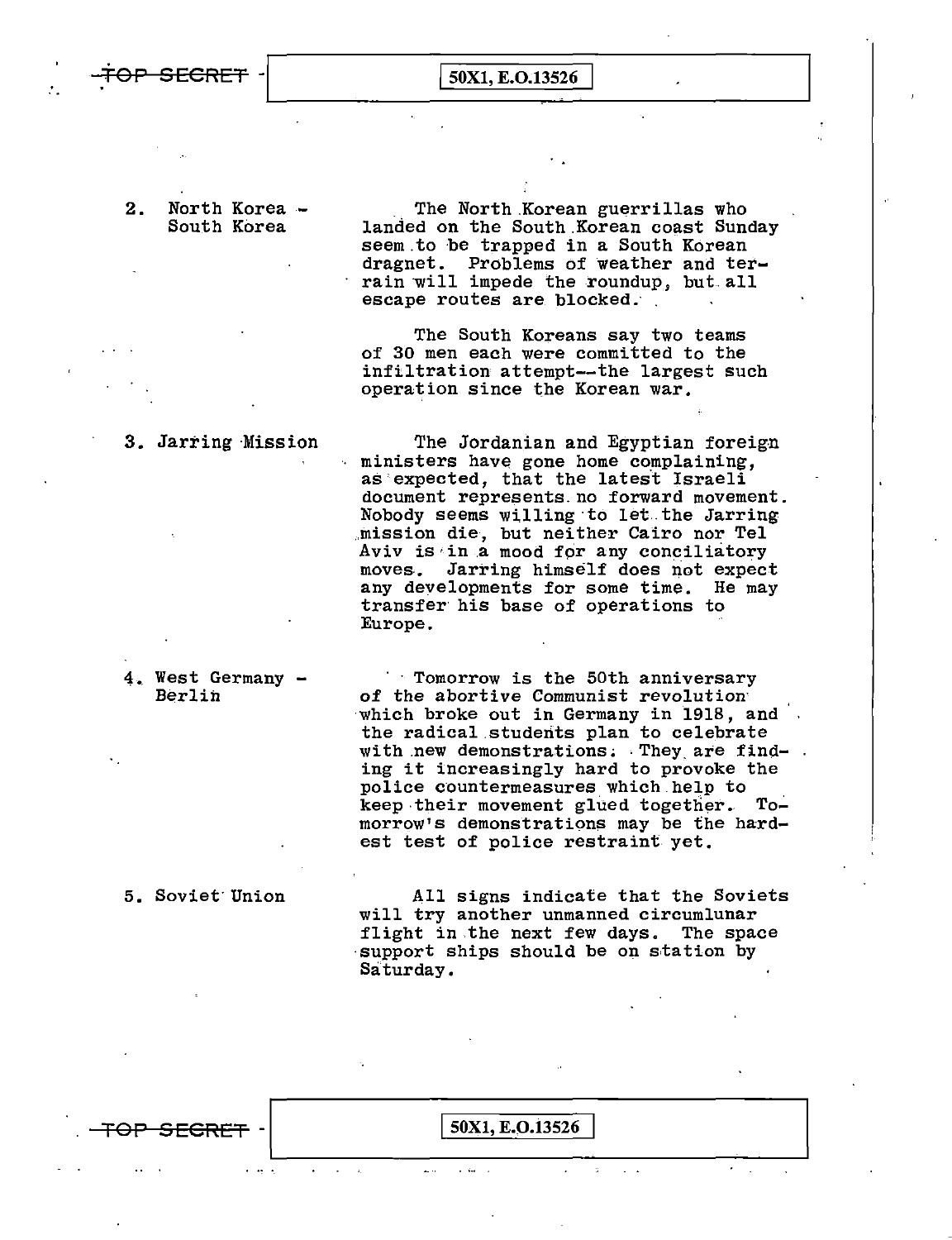TOP SECRE:'f l..\_\_\_\_\_\_\_\_1\_s\_o\_x\_1,\_E\_.o\_.\_l3\_s\_2\_6\_\_\_\_\_\_\_~

6. India  $\sim$  Soviet Union

Chinese construction crews apparently have resumed work on a road leading into Laos from southern China. This

is the biggest spurt since 1963 in Peking's on-again, off-again road building

program in Laos.

50X1, E.O.13526

8. Iran -<br>Saudi Arabia

7. Communist China -<br>Laos

The Shah arrives in Saudi Arabia tomorrow to discuss the problems of the Persian Gulf with Faysal. The two men have much in common--notably a fear that unless Iran and Saudi Arabia cooperate, the Soviets and radical Arabs will move into the area as the British move out. Both men are extremely sensitive to real or imagined slights, however. They have a long history of national antipathies and territorial rivalries to overcome if they are to work together effectively.

 $\begin{array}{|c|c|c|c|}\n\hline\n\text{TOP-SECRET} & \text{S0X1, E.O.13526}\n\hline\n\end{array}$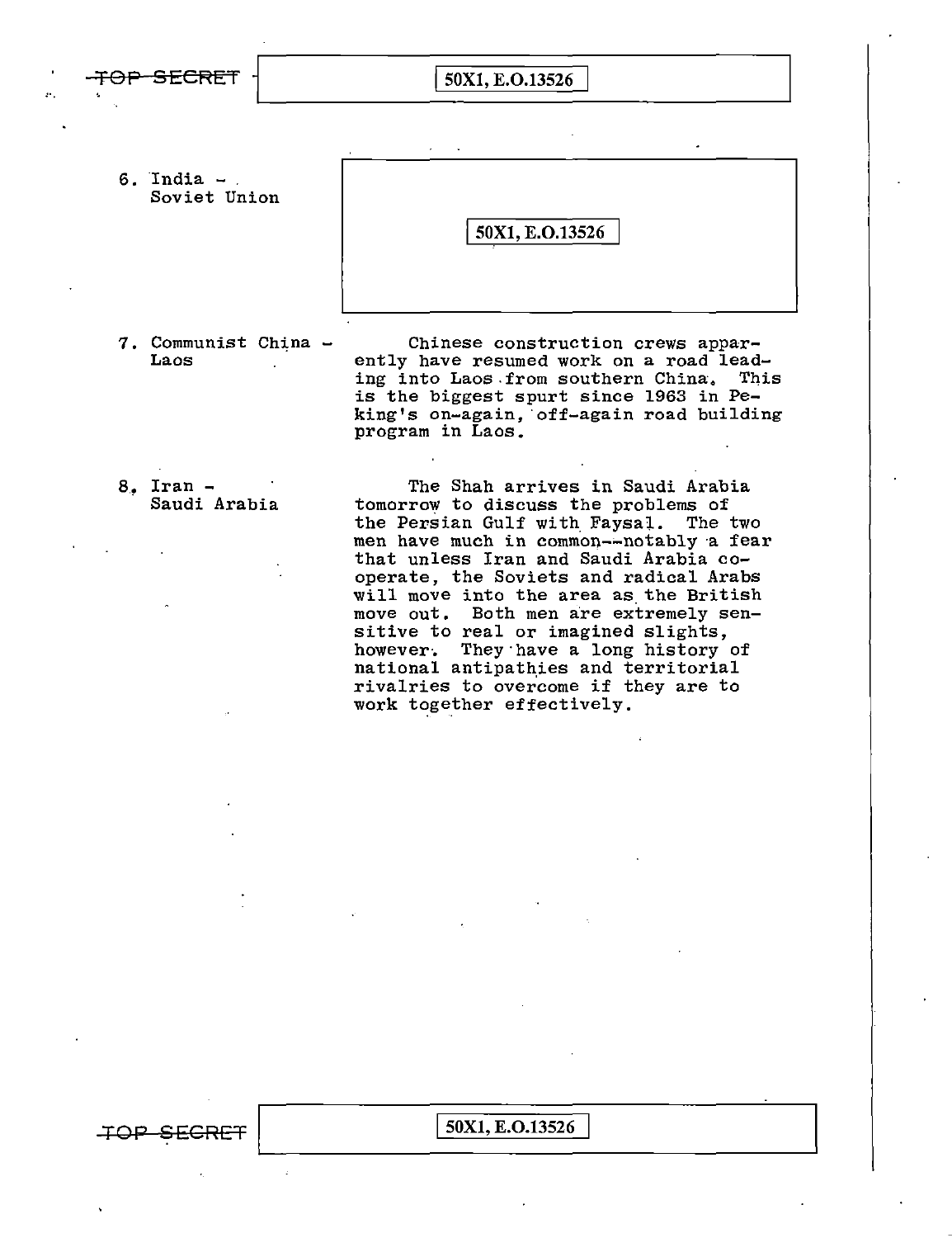| 50X1, E.O.13526<br>TOP SECRET - |                       |                        |
|---------------------------------|-----------------------|------------------------|
|                                 |                       | $\bullet$<br>$\bullet$ |
|                                 | $\tilde{\phantom{a}}$ |                        |

 $A-1$ 

TOP SECRET